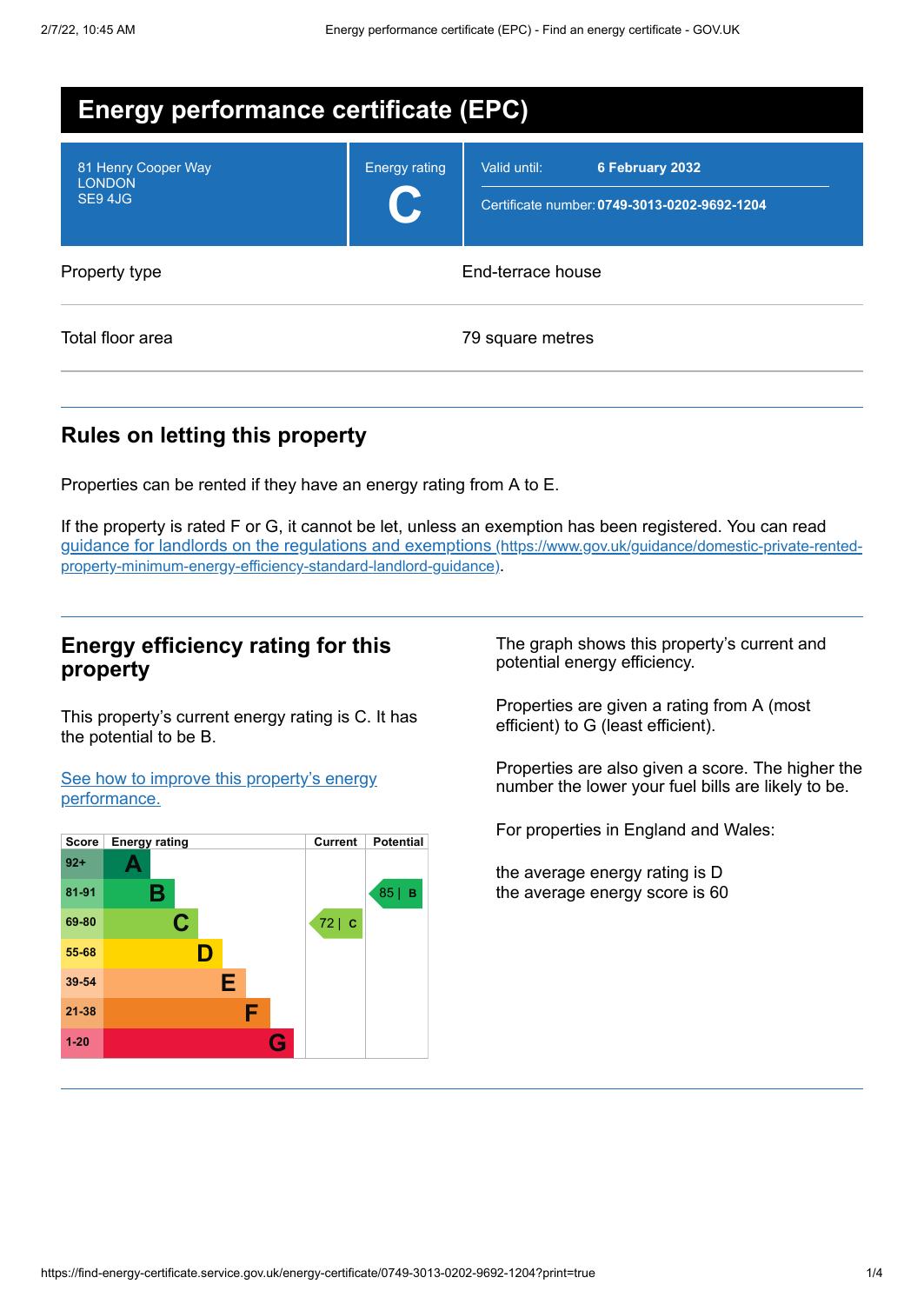## **Breakdown of property's energy performance**

This section shows the energy performance for features of this property. The assessment does not consider the condition of a feature and how well it is working.

Each feature is assessed as one of the following:

- very good (most efficient)
- good
- average
- poor
- very poor (least efficient)

When the description says "assumed", it means that the feature could not be inspected and an assumption has been made based on the property's age and type.

| <b>Feature</b>       | <b>Description</b>                          | Rating  |
|----------------------|---------------------------------------------|---------|
| Wall                 | Cavity wall, filled cavity                  | Good    |
| Roof                 | Pitched, limited insulation (assumed)       | Poor    |
| Window               | Fully double glazed                         | Average |
| Main heating         | Boiler and radiators, mains gas             | Good    |
| Main heating control | Programmer, room thermostat and TRVs        | Good    |
| Hot water            | From main system                            | Good    |
| Lighting             | Low energy lighting in 50% of fixed outlets | Good    |
| Floor                | Solid, no insulation (assumed)              | N/A     |
| Secondary heating    | None                                        | N/A     |

#### **Primary energy use**

The primary energy use for this property per year is 173 kilowatt hours per square metre (kWh/m2).

| <b>Environmental impact of this</b><br>property                                                        |  | This property produces                                                                                                                                        | 2.4 tonnes of CO2 |
|--------------------------------------------------------------------------------------------------------|--|---------------------------------------------------------------------------------------------------------------------------------------------------------------|-------------------|
| This property's current environmental impact<br>rating is C. It has the potential to be B.             |  | This property's potential<br>production                                                                                                                       | 1.2 tonnes of CO2 |
| Properties are rated in a scale from A to G<br>based on how much carbon dioxide (CO2) they<br>produce. |  | By making the recommended changes, you<br>could reduce this property's CO2 emissions by<br>1.2 tonnes per year. This will help to protect the<br>environment. |                   |
| Properties with an A rating produce less CO2                                                           |  |                                                                                                                                                               |                   |
| than G rated properties.                                                                               |  | Environmental impact ratings are based on<br>assumptions about average occupancy and                                                                          |                   |
| 6 tonnes of CO2<br>An average household<br>produces                                                    |  | energy use. They may not reflect how energy is<br>consumed by the people living at the property.                                                              |                   |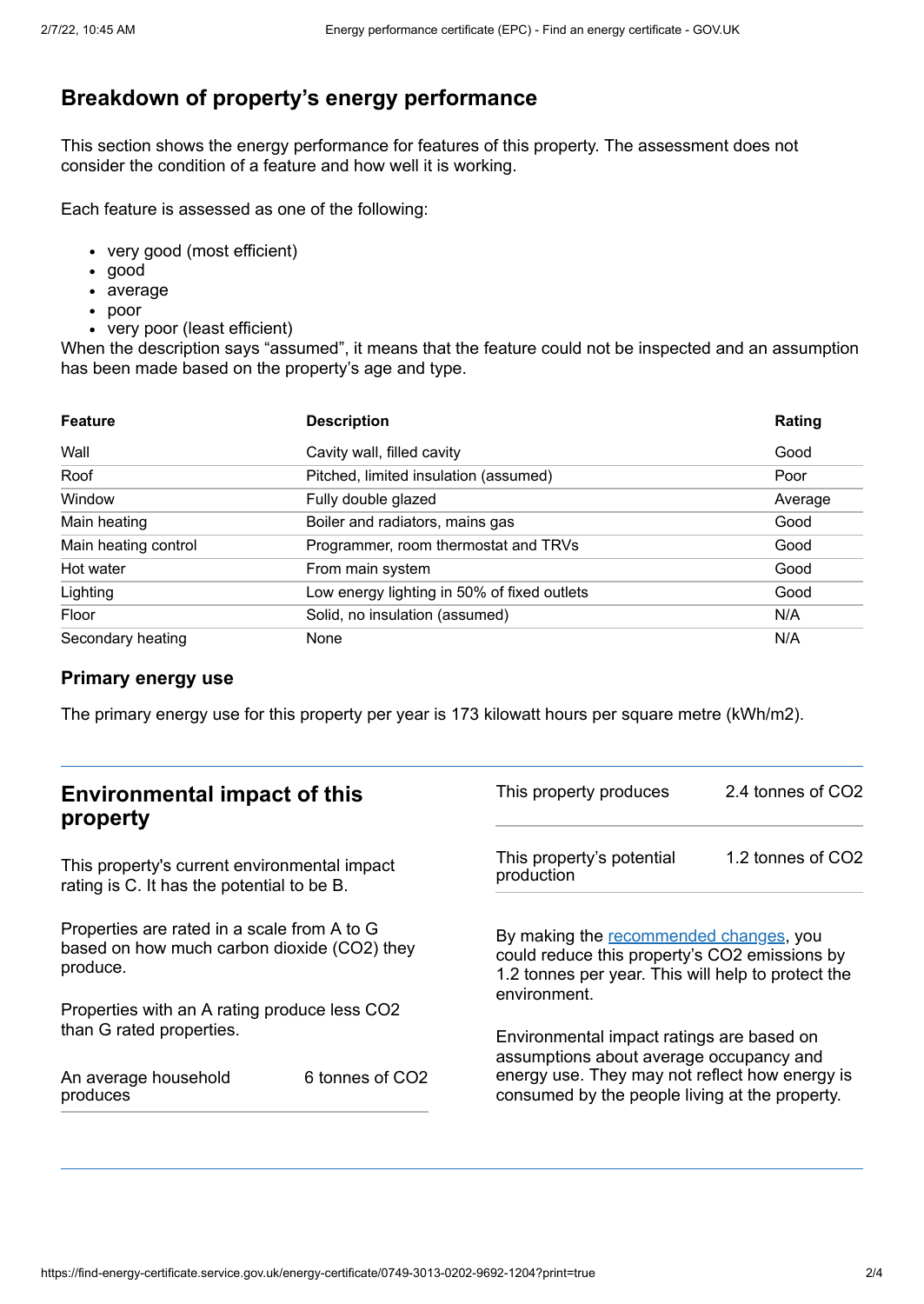## <span id="page-2-0"></span>**How to improve this property's energy performance**

Making any of the recommended changes will improve this property's energy efficiency.

If you make all of the recommended changes, this will improve the property's energy rating and score from C (72) to B (85).

| Recommendation               | <b>Typical installation cost</b> | <b>Typical yearly saving</b> |
|------------------------------|----------------------------------|------------------------------|
| 1. Low energy lighting       | £20                              | £30                          |
| 2. Solar water heating       | £4.000 - £6.000                  | £29                          |
| 3. Solar photovoltaic panels | £3,500 - £5,500                  | £354                         |

#### **Paying for energy improvements**

Find energy grants and ways to save energy in your home. [\(https://www.gov.uk/improve-energy-efficiency\)](https://www.gov.uk/improve-energy-efficiency)

| <b>Estimated energy use and</b><br>potential savings                                                                                                                                                 |      | Heating a property usually makes up the<br>majority of energy costs.                                                                                                                                                                                                                                                                                |                                                                  |
|------------------------------------------------------------------------------------------------------------------------------------------------------------------------------------------------------|------|-----------------------------------------------------------------------------------------------------------------------------------------------------------------------------------------------------------------------------------------------------------------------------------------------------------------------------------------------------|------------------------------------------------------------------|
| Estimated yearly energy<br>cost for this property                                                                                                                                                    | £573 | Space heating                                                                                                                                                                                                                                                                                                                                       | Estimated energy used to heat this property<br>5753 kWh per year |
| Potential saving                                                                                                                                                                                     | £61  | Water heating                                                                                                                                                                                                                                                                                                                                       | 2099 kWh per year                                                |
| The estimated cost shows how much the<br>average household would spend in this property<br>for heating, lighting and hot water. It is not based<br>on how energy is used by the people living at the |      | insulation                                                                                                                                                                                                                                                                                                                                          | Potential energy savings by installing                           |
| property.                                                                                                                                                                                            |      | Type of insulation                                                                                                                                                                                                                                                                                                                                  | Amount of energy saved                                           |
| The estimated saving is based on making all of<br>the recommendations in how to improve this                                                                                                         |      | Loft insulation                                                                                                                                                                                                                                                                                                                                     | 895 kWh per year                                                 |
| property's energy performance.<br>For advice on how to reduce your energy bills<br>visit <u>Simple Energy Advice</u><br>(https://www.simpleenergyadvice.org.uk/).                                    |      | You might be able to receive Renewable Heat<br>Incentive payments (https://www.gov.uk/domestic-<br>renewable-heat-incentive). This will help to reduce<br>carbon emissions by replacing your existing<br>heating system with one that generates<br>renewable heat. The estimated energy required<br>for space and water heating will form the basis |                                                                  |
| <b>Heating use in this property</b>                                                                                                                                                                  |      | of the payments.                                                                                                                                                                                                                                                                                                                                    |                                                                  |